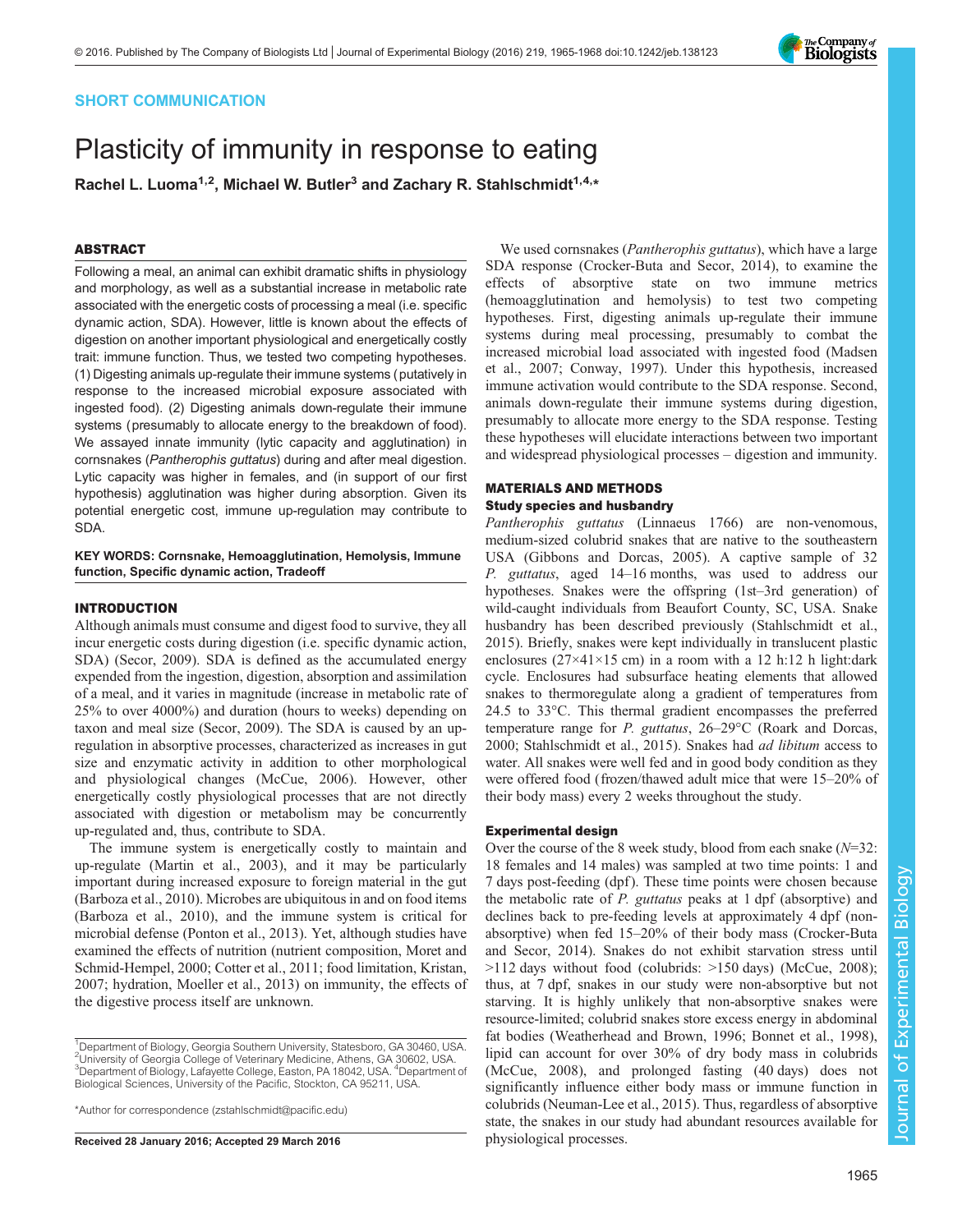<span id="page-1-0"></span>Sampling order was randomized (i.e. 16 of the 32 snakes were first sampled during the absorptive state), and samples were separated by at least one full meal. To control for effects of date, snakes that were 1 and 7 dpf were sampled (intracardiac blood draws of 0.3 ml) during each sampling period. Samples were placed on ice prior to centrifugation at 2350  $g$  for 5 min. Plasma was removed, and an aliquot of 35 μl was stored at −80°C prior to immune assays (see below). All procedures were approved by the Institutional Animal Care and Use Committee at Georgia Southern University ( protocol no. I14004).

### Assays of innate immunity

Innate immunity is the first line of defense against foreign microbes in the body [\(Matson et al., 2005](#page-3-0)), and most vertebrates rely upon it more heavily than adaptive immunity [\(Sandmeier and Tracy, 2014](#page-3-0); [Pap et al., 2015](#page-3-0)). Hemoagglutination is mediated by natural antibodies (NAbs; poly-reactive immunoglobulins), which can opsonize foreign microbes. Because of their structure, NAbs can also promote agglutination and initiate the complement enzyme cascade ([Matson et al., 2005](#page-3-0)). Complement activation can reduce the integrity of cellular membranes, resulting in hemolysis of foreign erythrocytes [\(Trouw and Daha, 2011](#page-3-0)). Hemoagglutination and hemolysis assays were performed at an incubation temperature of 26.5°C (preferred body temperature of study animals: [Stahlschmidt](#page-3-0) [et al., 2015](#page-3-0)) using previously described methods ([Butler et al., 2013\)](#page-3-0). Assays were scored blind to treatment independently by R.L.L. and Z.R.S. Because scores were highly correlated (Pearson correlation:  $R=0.7$ ,  $P<0.001$ ), the mean value of the scores was used to perform statistical analyses (see 'Statistical analyses', below).

### Total protein assays

To validate that animals were in either the absorptive or nonabsorptive state at sampling, we quantified plasma protein concentration using the Coomassie Plus (Bradford) Assay (no. 23236, Thermo Scientific, IL, USA) by combining 10 µl of a sample that was diluted 1:100 with  $ddH_2O$  with 300 µl reagent, incubating at room temperature for 10 min, and then measuring the absorbance at 595 nm. Plasma protein concentrations (in µg ml−<sup>1</sup> ) were calculated relative to a standard curve using bovine serum albumin (no. 23209, Thermo Scientific).

### Statistical analyses

Linear mixed models were performed in SPSS (v.22, IBM Corp., Armonk, NY, USA), and two-tailed significance was determined at  $\alpha$ <0.05. Absorptive state (1 versus 7 dpf), sex and absorptive state×sex were included as fixed effects. Animal ID was included as a random effect. To determine relationships between hemoagglutination and hemolysis during each stage of absorption, Pearson correlation analyses were performed.

# RESULTS AND DISCUSSION

# **Results**

Being in the absorptive state increased hemoagglutination (1 dpf>7 dpf;  $F_{1,29}$ =11, P=0.003) by approximately 50% based on the serial dilution nature of the assay (e.g. a difference of 1 in agglutination titer is equivalent to a 100%, or twofold, difference in agglutination capacity; Fig. 1A). Hemoagglutination was not affected by sex  $(F_{1,30}=1.1, P=0.30)$  or an absorptive state×sex interaction  $(F_{1,29}=0.039, P=0.84)$ . Hemolysis differed by sex (females>males;  $F_{1,30}$ =7.7,  $P=0.007$ ; Fig. 1B), but not by absorptive state  $(F_{1,30}=1.1, P=0.31)$  or an absorptive state×sex interaction  $(F_{1,29}=0.045, P=0.83)$ . The amount of protein in plasma



Fig. 1. Effects of non-absorptive and absorptive states on hemoagglutination and hemolysis in corn snakes, Pantherophis guttatus. (A) Hemoagglutination is higher during absorption (linear mixed model: P=0.003). (B) Hemolysis titer is higher in females (linear mixed model: P=0.007). Values for males (filled symbols) and females (open symbols) are presented as means±1 s.e.m., N=32.

was affected by absorptive state (19.8% higher at 1 dpf;  $F_{1,23}=65.84$ , P<0.001) but not by sex or an absorptive state×sex interaction (both  $F_{1,24}$ <0.92, both P>0.35). Hemoagglutination and hemolysis were statistically correlated at 1 dpf  $(N=30, r=0.69,$  $P<0.001$ ) and at 7 dpf ( $N=29$ ,  $r=0.64$ ,  $P<0.001$ ; [Fig. 2](#page-2-0)).

### **Discussion**

We found that hemoagglutination was significantly higher during the absorptive state (Fig. 1A), supporting our hypothesis that an animal's innate immune system is up-regulated during digestion. Food is covered with potentially pathogenic microbes and live prey can bite snakes, facilitating the transmission of pathogens. The potential pathogenicity of food can be an important predictor of immune function. Scavenging vultures ingest more microbes than eagles, and they have evolved specialized genetic responses to enhance gastrointestinal immune capacity, including positive selection on genes that promote complement activity, natural killer cell-mediated cytotoxicity, and leukocyte migration ([Chung](#page-3-0) [et al., 2015](#page-3-0)). Thus, an allocation toward immune function – particularly an up-regulation of NAbs in snakes – may be an adaptive response to eating ([Conway, 1997](#page-3-0); [Barboza et al., 2010\)](#page-3-0). Most NAbs are of the pentameric immunoglobulin M (IgM) isotype (reviewed in [Matson et al., 2005\)](#page-3-0), and IgMs can respond rapidly to microbial components (reviewed in [Nguyen et al., 2015](#page-3-0)). Yet, the cells that produce natural IgM antibodies (B-1 cells) also facilitate oral tolerance (lymphocyte suppression upon repeated exposure to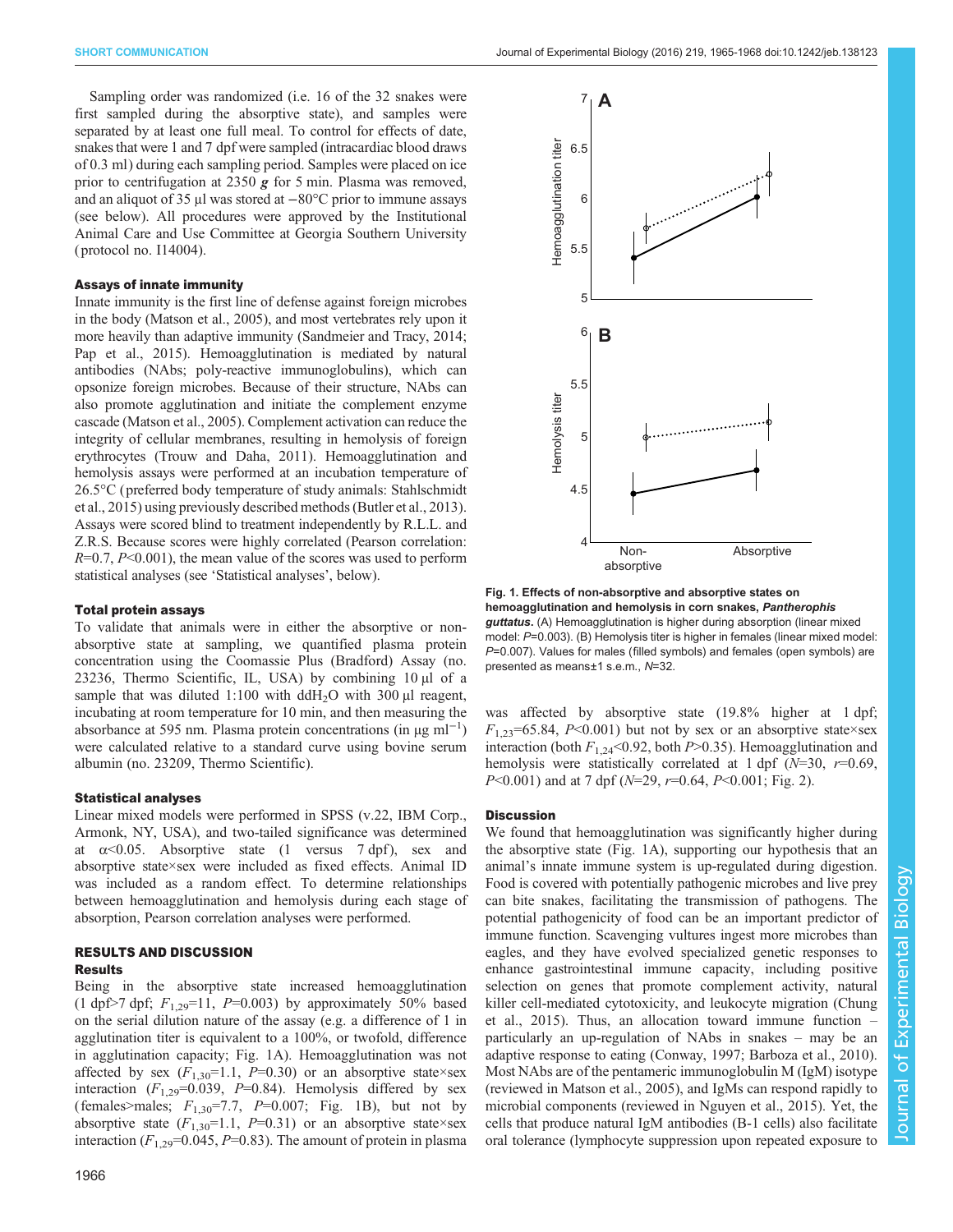Hemolysis titer

<span id="page-2-0"></span>Hemolysis titer



 $\overline{4}$ 3  $\overline{4}$ 5 6  $\mathbf{8}$ 9  $\frac{3}{56}$ Hemoagglutination titer

Fig. 2. Significant relationships between hemoagglutination and hemolysis during the absorptive and non-absorptive state. Males, filled symbols; females, open symbols; absorptive state, circles; non-absorptive state, triangles (Pearson correlation: all P<0.001, N=32).

an orally administered antigen) ([De-Gennaro et al., 2009](#page-3-0)). Clearly, future work is required to better understand the role of NAbs in acute (e.g. individual feeding events) and chronic (e.g. tolerization) immunological responses to eating.

We further demonstrate that regulatory shifts in innate immunity can happen very quickly (i.e. agglutination increased within 24 h of the onset of absorption), which is in accordance with previous work (e.g. hemolysis and hemoagglutination are reduced after a flight lasting ≤4 h in European starlings, Sturnus vulgaris: [Nebel et al.,](#page-3-0) [2012](#page-3-0)). These findings suggest a temporally dynamic innate immune system (sensu [Zylberberg, 2015](#page-3-0)) that responds to food consumption. Fine-scale resolution of the speed with which the peak increase occurs and the time until returning to baseline levels will further elucidate the relative importance that eating-induced immune activation has on the energetic budget for consuming food (SDA). In some endothermic vertebrates (e.g. mammals), rapid eating-induced shifts in immune function are likely regulated by the relative activity of each branch of the autonomic nervous system (e.g. parasympathetic control of digestion, [Rogers et al., 1996](#page-3-0); sympathetic activation of immune activities, [Bellinger and Lorton,](#page-3-0) [2014](#page-3-0)), but in ectothermic vertebrates, eating-induced shifts in physiology (heart rate) are regulated by both autonomic and nonautonomic factors (snakes: [Wang et al., 2001](#page-3-0); frogs: [Claësson et al.,](#page-3-0) [2015](#page-3-0)). Thus, we advocate for further inquiry into the interactions among nervous, immune and digestive systems across taxa.

Up-regulation of innate immunity appears to be a component of the integrated response to digestion. Many organs in the gastrointestinal, pulmonary and cardiovascular systems undergo dramatic shifts in size and function due to the demands of digestion [\(McCue, 2006\)](#page-3-0). Our results indicate that SDA-associated energy may also be allocated toward at least one component of immune function, putatively because immune activation is important for fitness and survival ([Martin et al., 2003](#page-3-0); [Lochmiller and](#page-3-0) [Deerenberg, 2000; Graham et al., 2011](#page-3-0)). While the energetic costs of NAb up-regulation are unknown, the costs of antibody production by vertebrates, in general, are high ([Sandmeier and](#page-3-0) [Tracy, 2014\)](#page-3-0). Additionally, we examined just two facets of immunity, and energy devoted to other components of the immune system (e.g. increasing protein catabolism to provision hyper-metabolic macrophages: [Lochmiller and Deerenberg, 2000\)](#page-3-0) could substantially affect an individual's energy budget. Thus, to fully appreciate the amount of SDA devoted to immune activation, we advocate research into how eating influences other aspects of the immune system (a) that may be even more energetically demanding than NAb up-regulation (e.g. cell-mediated and adaptive immunity:

[Sandmeier and Tracy, 2014\)](#page-3-0), and (b) in taxa capable of substantially increasing energy expenditure during innate immune activation (e.g. immune-challenged ducks can increase metabolic rate by over 33%: [Marais et al., 2011](#page-3-0)).

Our results add to the growing literature on the interplay between food and immunity. Previous work has shown that caloric restriction alone or in combination with chronic stress decreases immune function and bactericidal activity in insects and reptiles ([Siva-Jothy](#page-3-0) [and Thompson, 2002; Ayres and Schneider, 2009](#page-3-0); [Chambers and](#page-3-0) [Schneider, 2012](#page-3-0); [Neuman-Lee et al., 2015\)](#page-3-0), while diet composition (e.g. proportion of protein or carbohydrate) can also affect immune function in insects [\(Cotter et al., 2011\)](#page-3-0). Here, we show that the mere act of eating a meal can, within 24 h, significantly increase immunity by approximately 50%. This up-regulation may be directly related to ingestion-dependent changes in circulating levels of hormones or nutrients, the bacterial load of the meal, or changes in the microbiota that may subsequently affect an organism's immunity. Post-prandial immune regulation may also be influenced by the contents of the meal. For example, the magnitude of immune up-regulation may match the size of the meal (sensu SDA: [Secor,](#page-3-0) [2009\)](#page-3-0) or the microbial load on/in the meal.

Hemoagglutination and hemolysis were correlated at each absorptive state (Fig. 2), likely due to the linked mechanism of complement activation by NAbs via the classical pathway [\(Matson](#page-3-0) [et al., 2005](#page-3-0)). Despite this statistical correlation, there were still notable differences between hemoagglutination and hemolysis. For example, only hemolysis was affected by sex (potentially due to the immunosuppressive effects of testosterone: Schuurs and Verheul, 1990; [Folstad and Karter, 1992](#page-3-0)) [\(Fig. 1B](#page-1-0)), and eating affected only hemoagglutination (likely due to the high responsivity of NAbs to microbes: [Madsen et al., 2007\)](#page-3-0). Differences between hemoagglutination and hemolysis in response to treatments have also been detected in other experimental contexts, including temperature [\(Butler et al., 2013\)](#page-3-0) and reproductive status ([Stahlschmidt et al.,](#page-3-0) [2013\)](#page-3-0). These differences between lysis and agglutination may be due to lysis activation that is independent of NAbs. For example, our study animals may also use lectin or alternative pathways to activate complement ([Trouw and Daha, 2011](#page-3-0)); thus, increased NAbs would not always obligate increased lysis.

Our study represents an important first step to better understand digestion–immunity interactions because (to our knowledge) we are the first to demonstrate that the act of eating directly affects immunity. Our results indicate that some SDA-associated energy is likely devoted to up-regulating the immune system, potentially to combat increased foreign microbial exposure. This allocation of energy provides evidence that the definition of SDA may need to be expanded to include other physiological responses associated with eating (e.g. antioxidant defenses may need to be up-regulated to offset oxidative damage associated with meal processing, as discussed in the companion paper: [Butler et al., 2016](#page-3-0)).

### Acknowledgements

We thank Lindsey Holcomb for animal husbandry, Thomas J. Lutz for assaying total protein, and Tony Mills at the Low Country Institute for the loan of animals. We also appreciate insightful comments on the manuscript from Marshall McCue and one anonymous reviewer.

### Competing interests

The authors declare no competing or financial interests.

### Author contributions

R.L.L. and Z.R.S. were responsible for the conception and design of the experiment. R.L.L., M.W.B. and Z.R.S. performed the experiment and prepared the manuscript. Z.R.S. carried out statistical analyses.